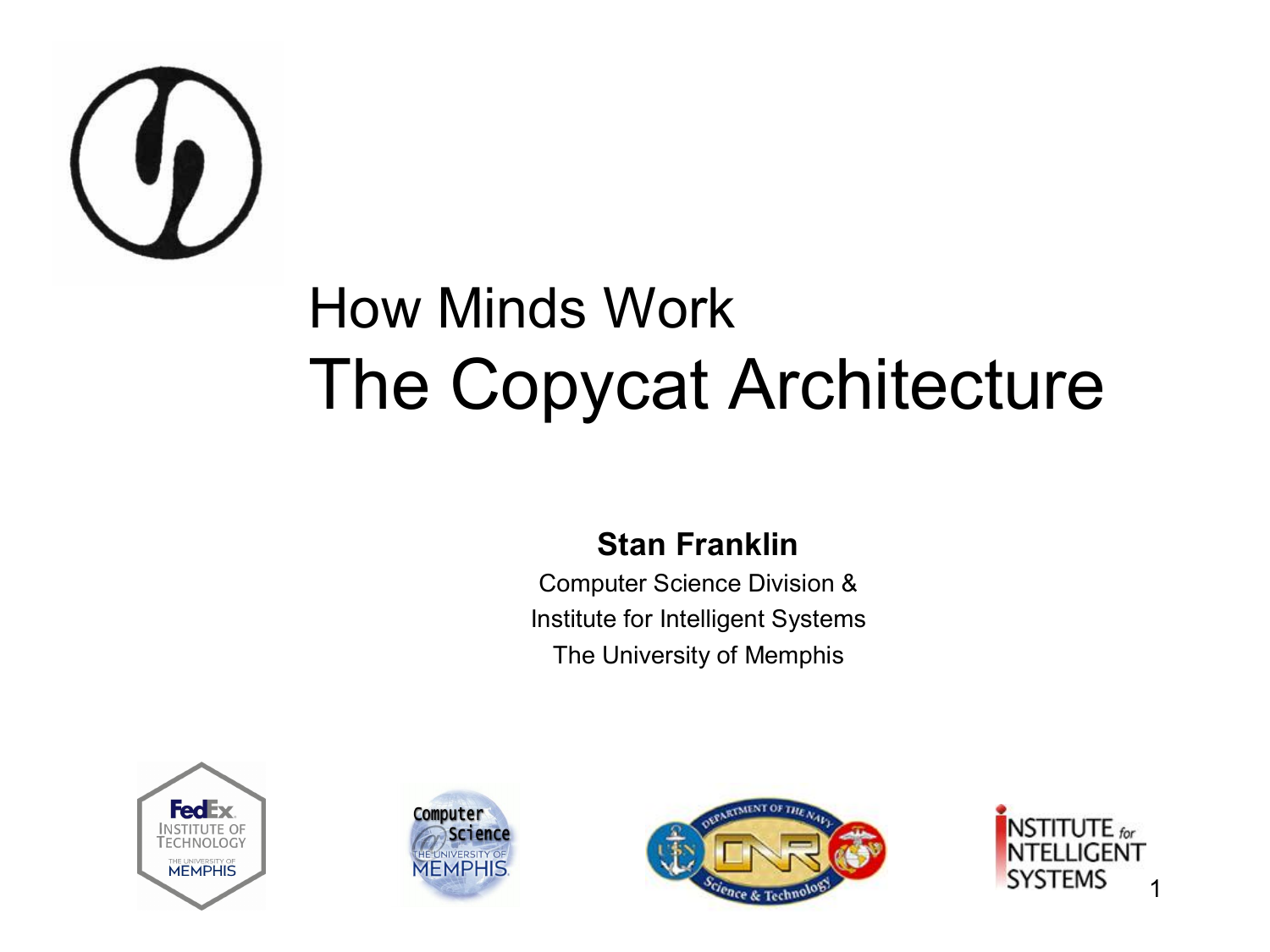# Copycat Architecture

- Hi-level perception
- Analogy making
- Creative
- Parts—Slipnet, workspace, codelets
- No central executive
- Decisions made by codelets

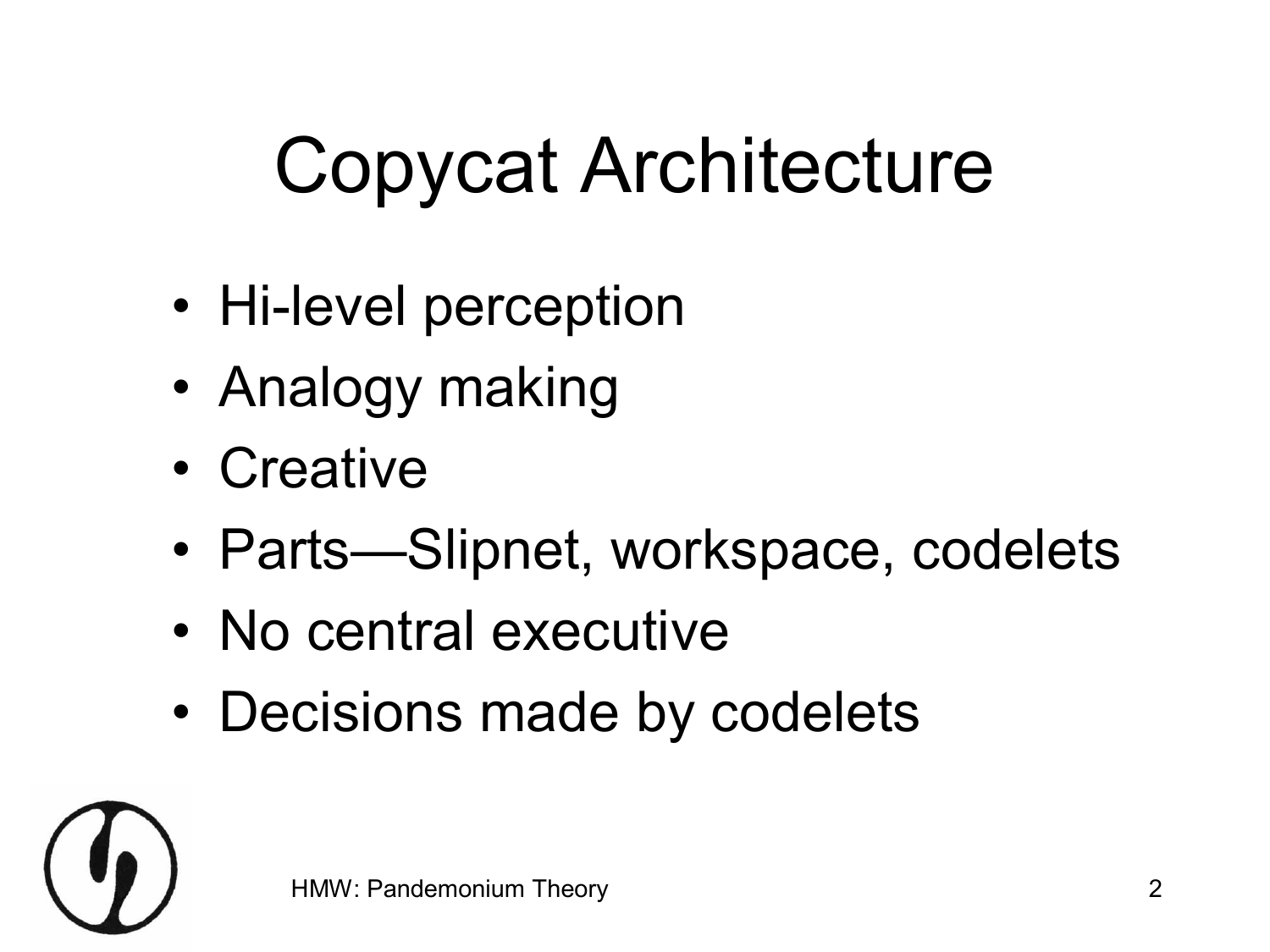#### Alphabetical Analogies

- $abc \longrightarrow abd$  ijk  $\longrightarrow ?$
- $abc \rightarrow abd$  xyz  $\rightarrow$  ?
- $abc \rightarrow abd$  iijjkk  $\rightarrow$  ?
- 

•  $abc \rightarrow abd$  srqp  $\rightarrow ?$ 

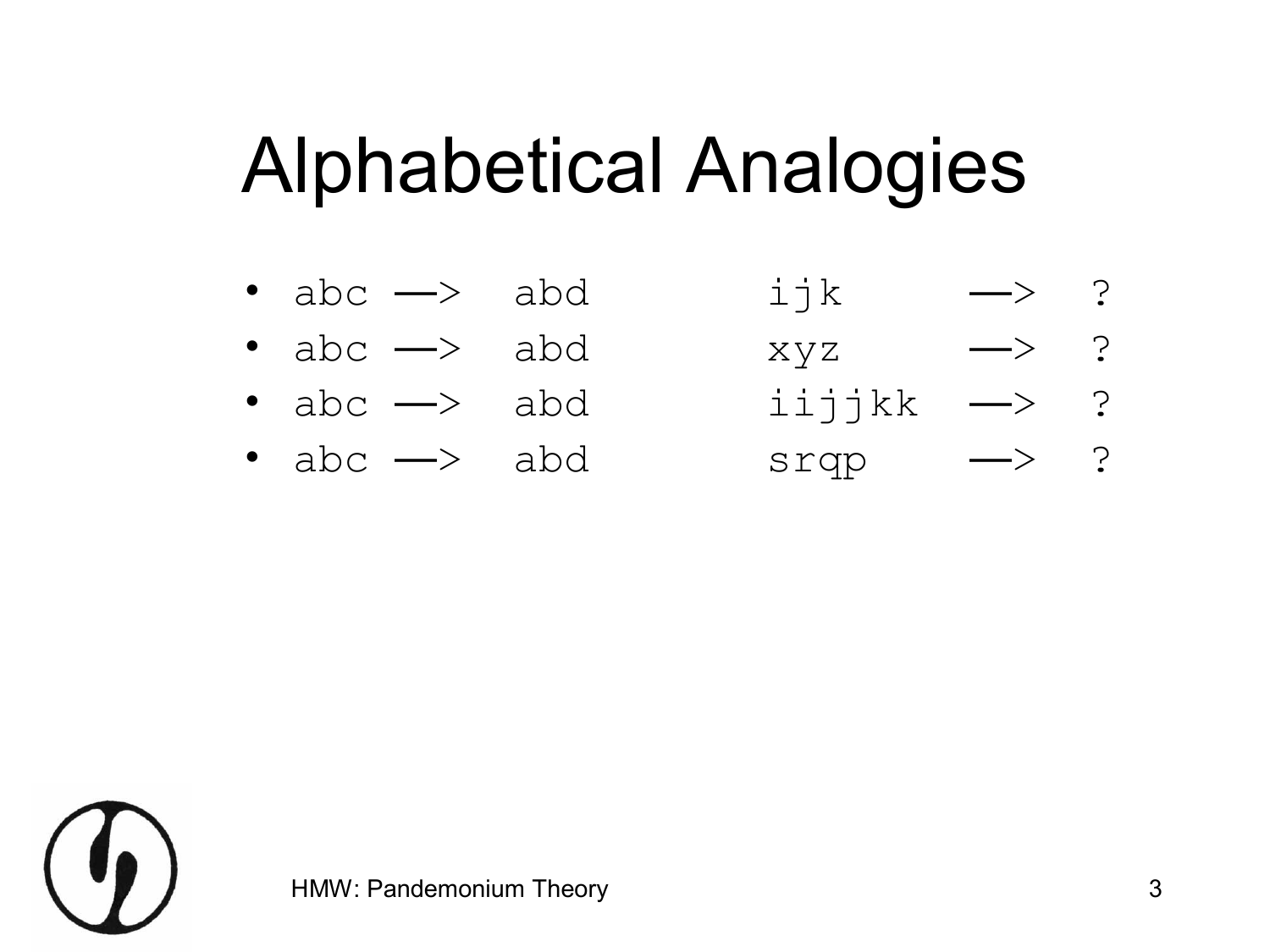# **Slipnet**

- Directed graph of nodes, representing concepts, and labeled links
- Links represent relations between nodes
- Nodes support activation, links pass it
- Slipnet does not learn
- Nodes don't decay, but activation does
- Slipnet is long-term memory

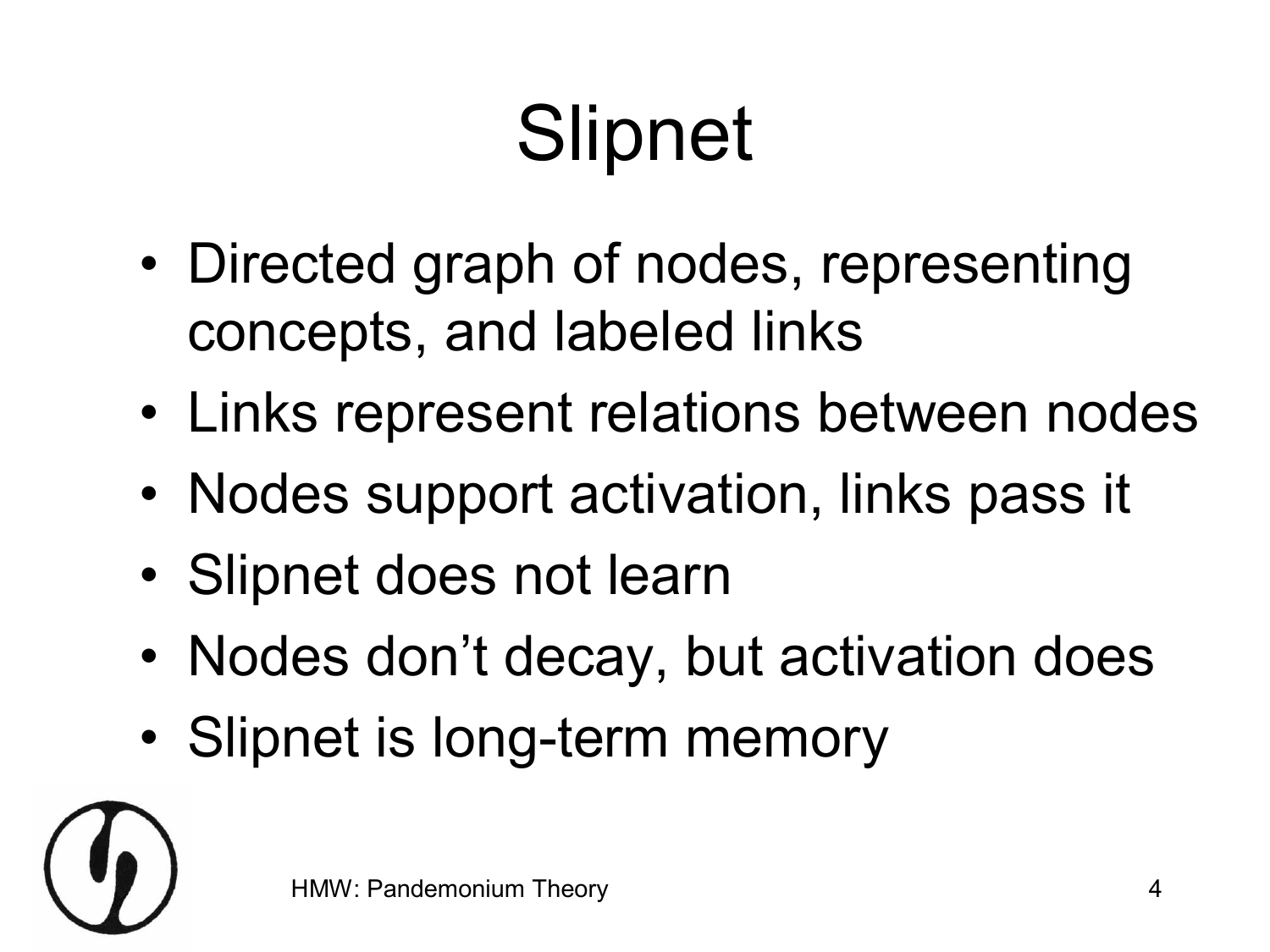## Slipnet at Work

- Relevant nodes activated by codelets
- Nodes spread activation to neighbors over links, starting with nearest
- Concepts close to relevant concepts become relevant
- Slipnet settles, activation pattern becomes stable

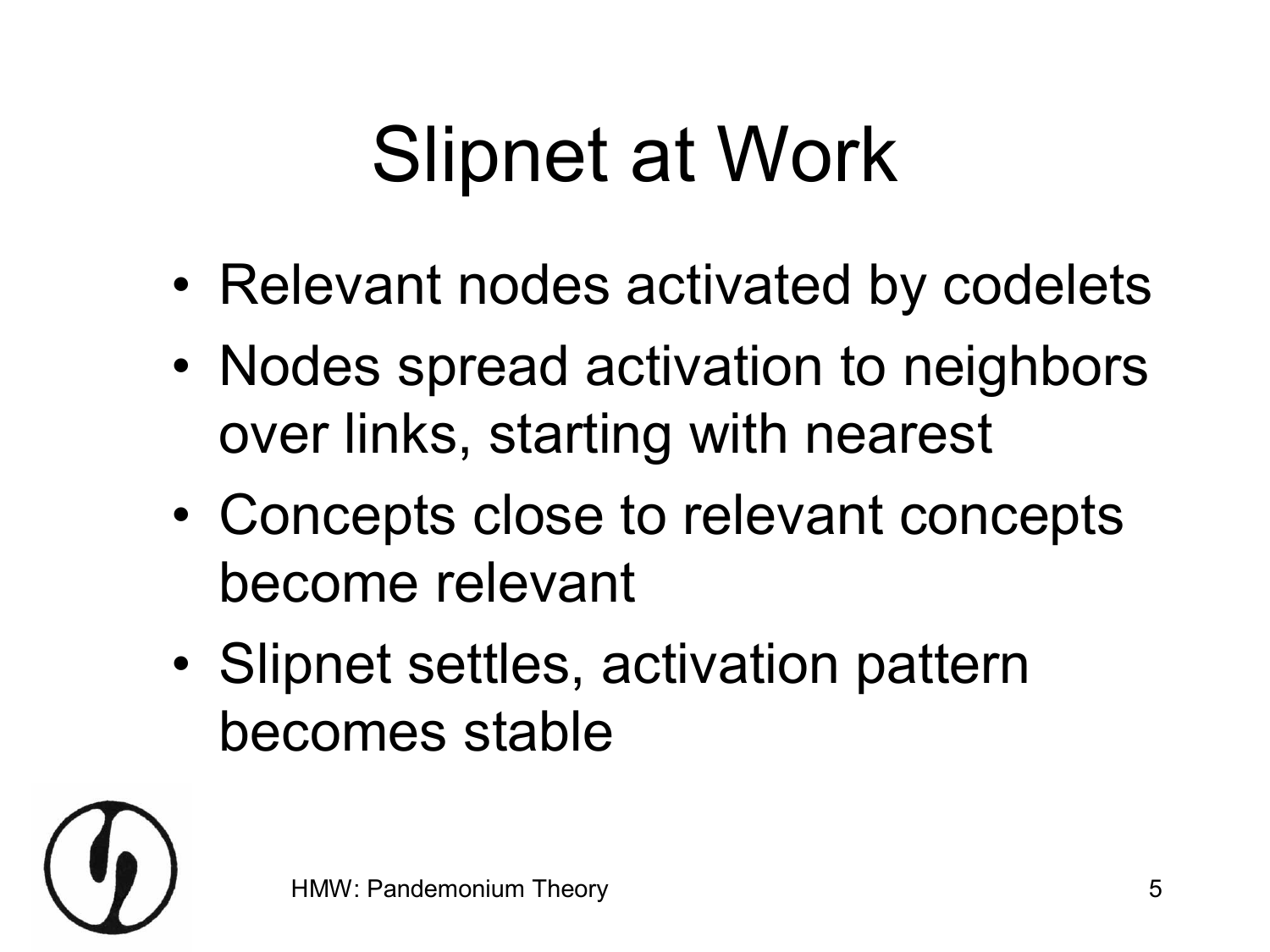# Fluid Concepts

- Region of the Slipnet
- Concept node at the core (center)
- Neighboring nodes included stochastically by context dependent similarity
- Fluid concepts vary over time, are emergent, and aren't explicitly represented

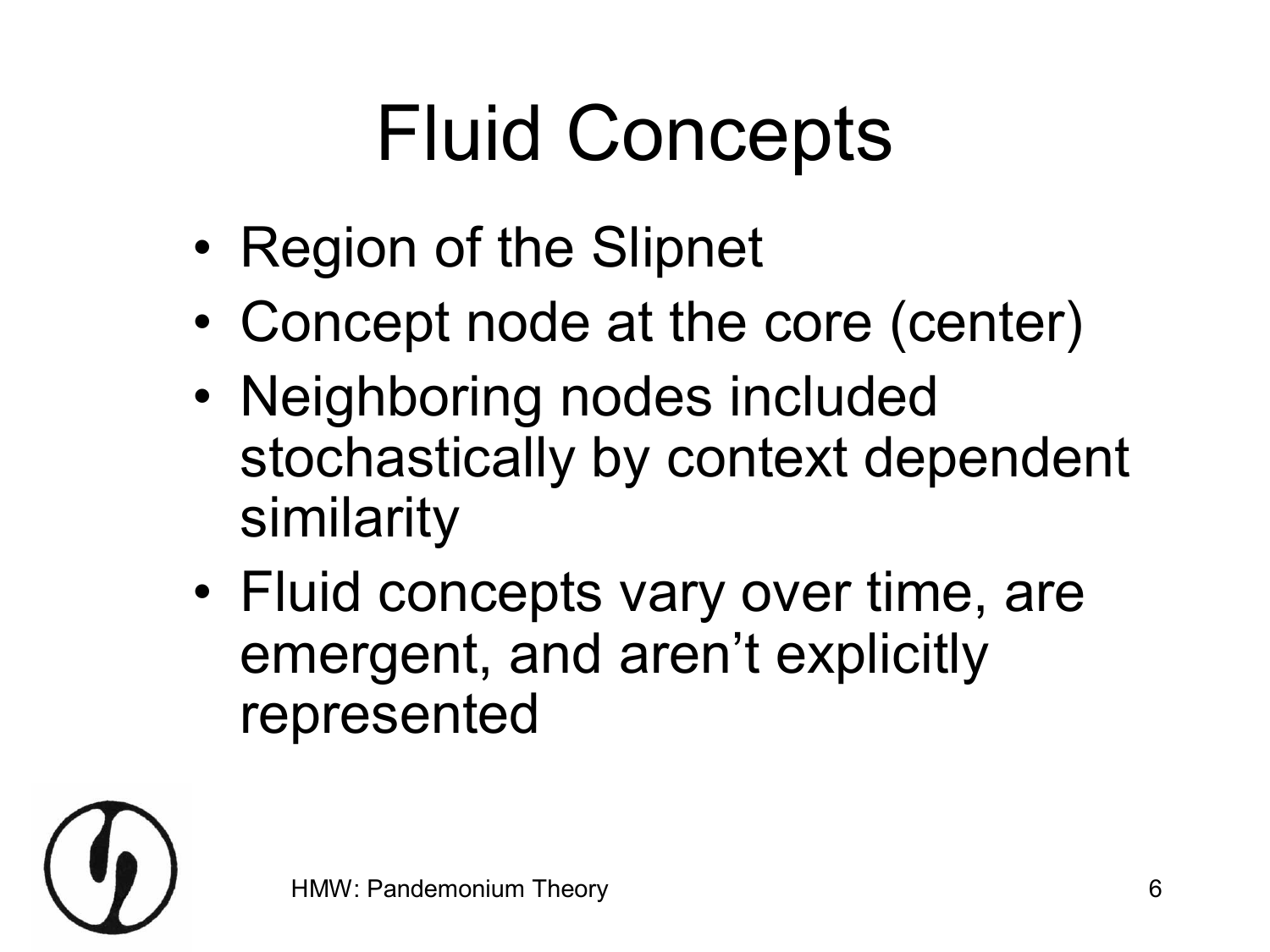### **Workspace**

- Codelets build perceptual structures using information from the Slipnet
- Information—nodes, links, labels
- Structure represents Copycat's current appraisal of the situation

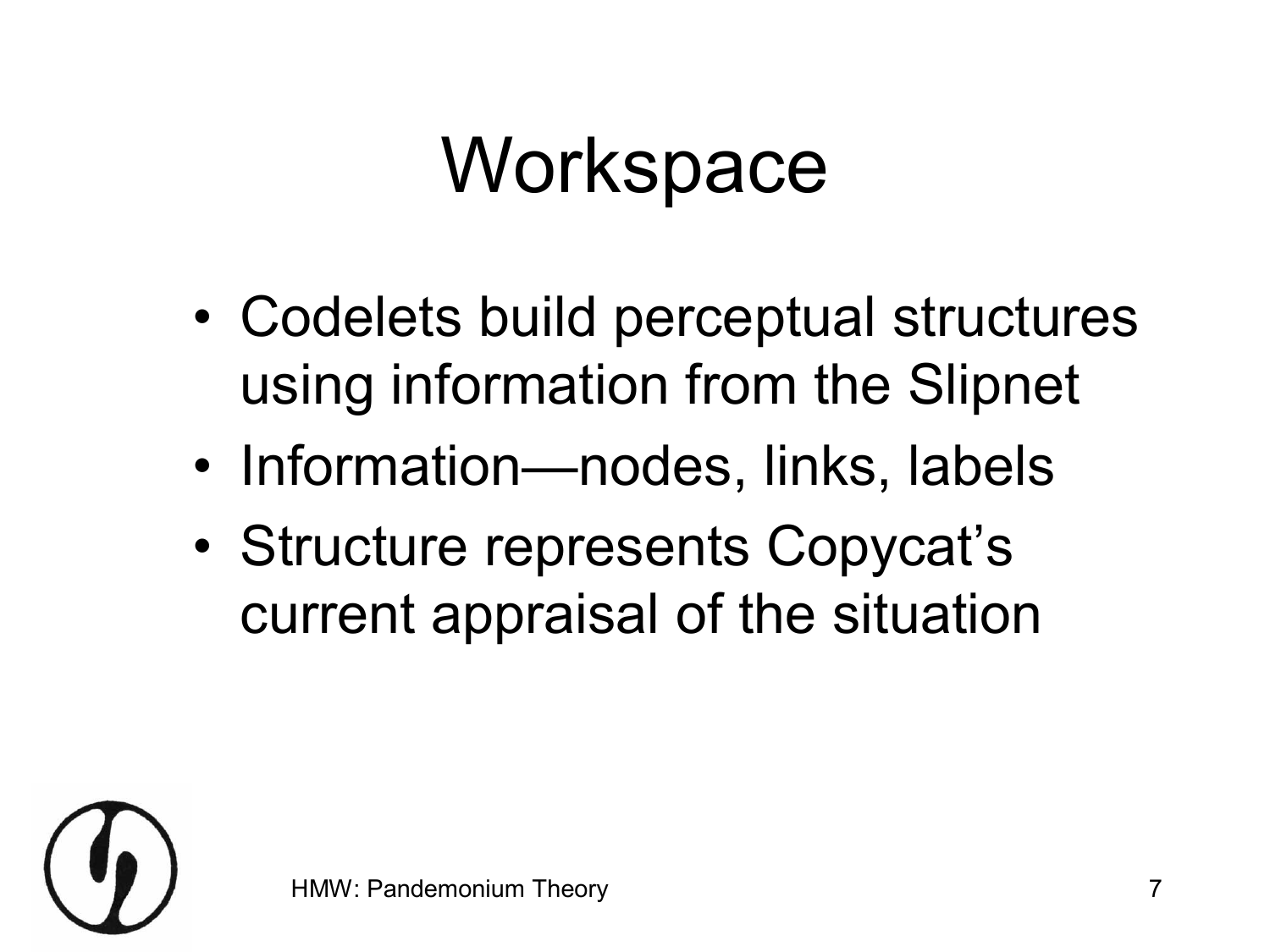# Interactive Problem Solving

- Bottom-up workspace influence activates relevant Slipnet nodes
- Spreading activation identifies other relevant nodes
- Top-down Slipnet influence activates relevant codelets who change the workspace
- Eventually, some codelet decides to stop

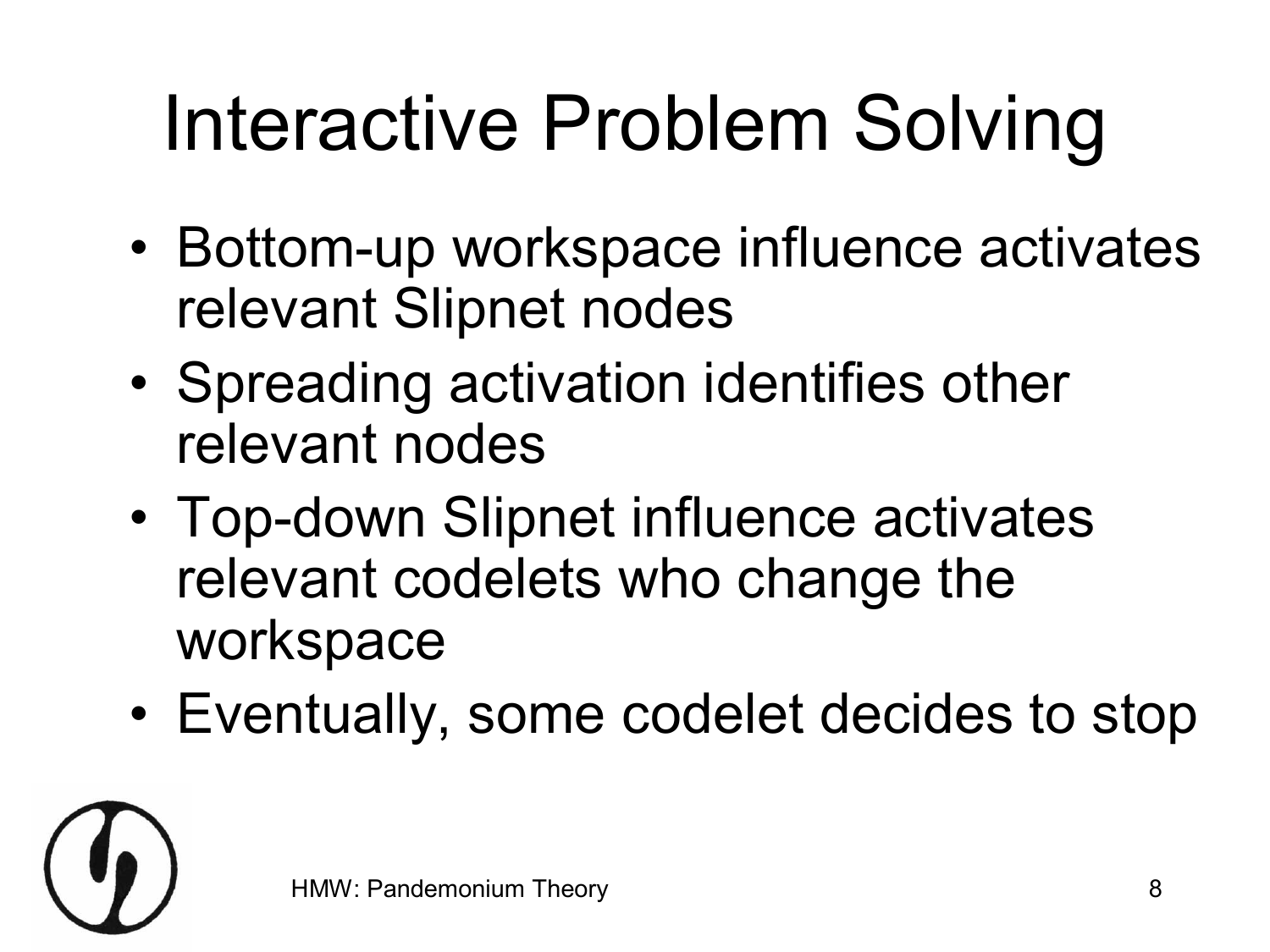# Temperature Control

- High temperature = more randomness in choices of codelets & their actions
- Low temperature = more stability
- Temperature inversely measures system's understanding of the situation
- Temperature controlled, parallel terraced scan
- Example run in *Artificial Minds*

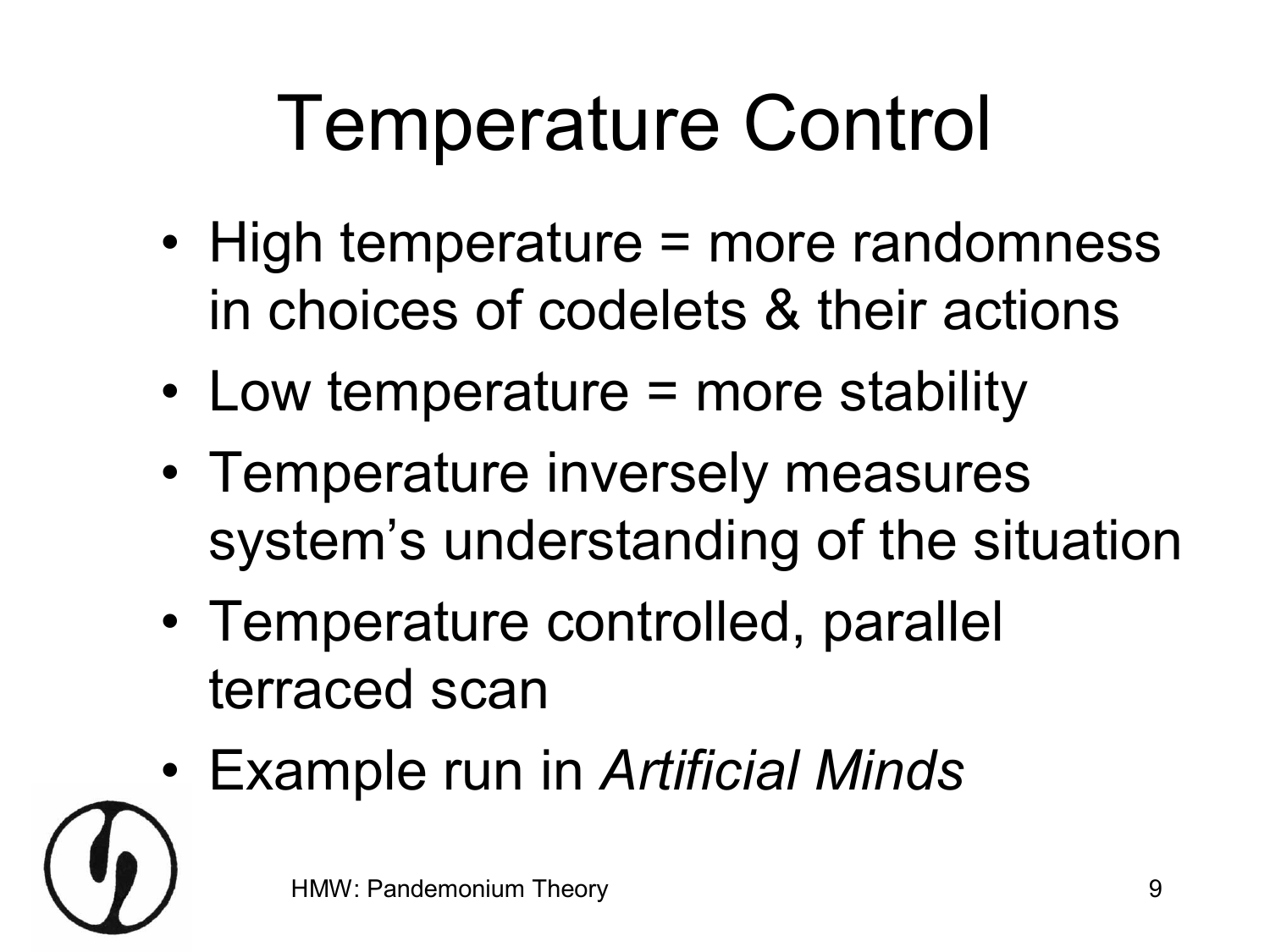# Readings

#### Copycat Architecture

- Hofstadter, D. R. The Copycat Project:An Experiment in Nondeterminism and Creative Analogies. AI Memo 755. Artificial Intelligence Laboratory, Mass. Institute of Technology
- Mitchell, M. 1993. Analogy-Making *as Perception*. Cambridge MA: The MIT Press
- Franklin, S. 1995. *Artificial Minds*. Cambridge MA: MIT Press